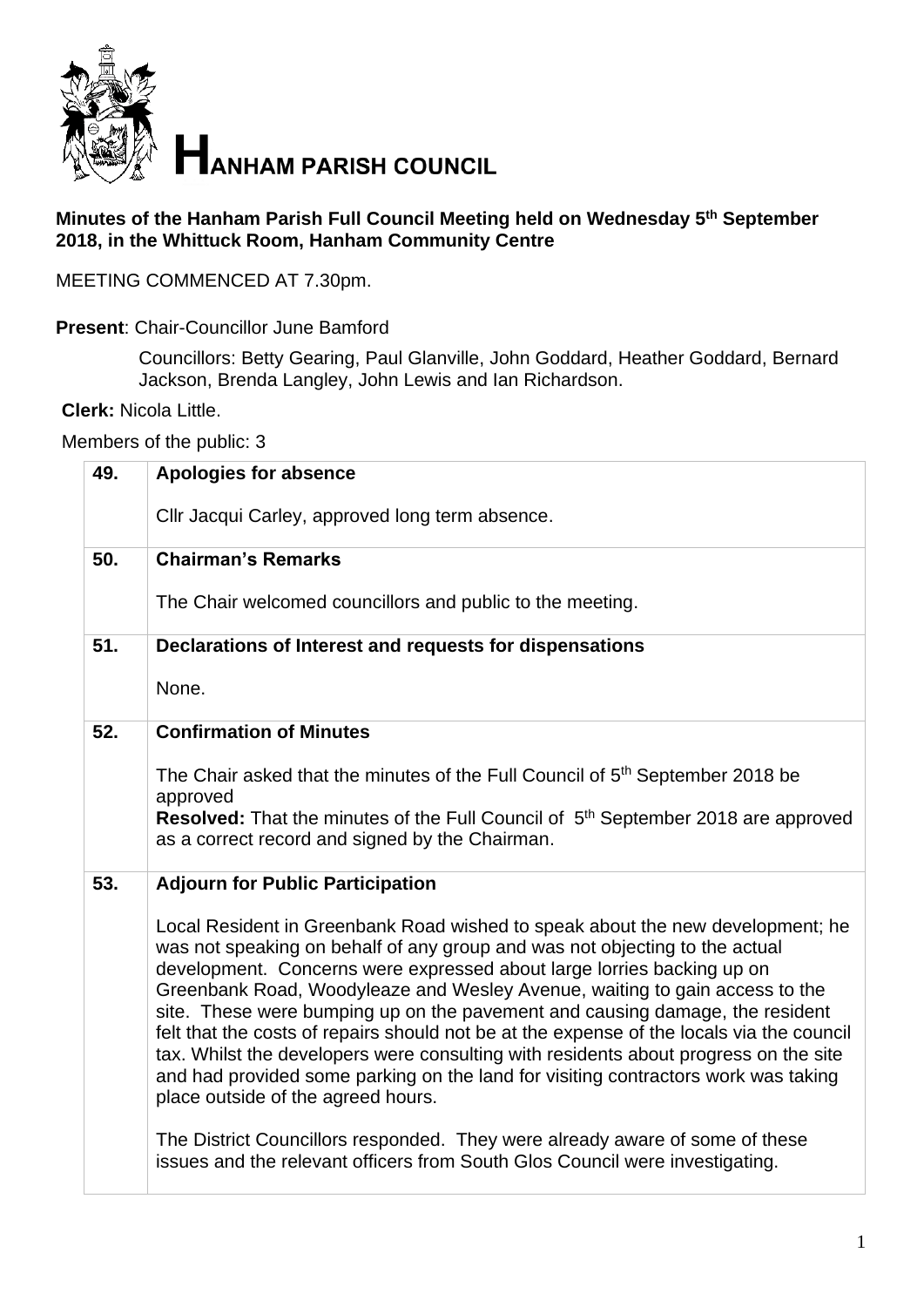|     | Local Resident expressed an interest in item 10 of the agenda, Dean Walk, litter<br>issues. He asked if he could speak under this item if necessary. The Chair agreed<br>to this request.                                                                                                                                                                                                                                                |                                                                              |
|-----|------------------------------------------------------------------------------------------------------------------------------------------------------------------------------------------------------------------------------------------------------------------------------------------------------------------------------------------------------------------------------------------------------------------------------------------|------------------------------------------------------------------------------|
|     | Local Resident wished to complain about the poor state of the old Kleeneze site.<br>Overgrown bushes were now overhanging the pavements of Martins Road and<br>Anstey's Road. Rats were also spotted on the site.                                                                                                                                                                                                                        |                                                                              |
|     | District Councillors to take the necessary steps to deal with this issue.                                                                                                                                                                                                                                                                                                                                                                |                                                                              |
|     | <b>District Councillors Report</b>                                                                                                                                                                                                                                                                                                                                                                                                       |                                                                              |
|     | - A South Glos Consultation would be undertaken with BOCO football club who are<br>seeking                                                                                                                                                                                                                                                                                                                                               |                                                                              |
|     | Landlords permission to install night lighting on the pitch.<br>- SGC consultation on 20 mile an hour restrictions and speed humps in certain areas<br>in                                                                                                                                                                                                                                                                                |                                                                              |
|     | Hanham.<br>- Disappointment was expressed at the reduced policing in Hanham. PC Andy Cox<br>had retired 9 months ago and his post was yet to be filled. The District Cllrs would<br>be taking this up with the Police Crime Commissioner.                                                                                                                                                                                                |                                                                              |
|     | The Chair thanked the District Councillor for the report.                                                                                                                                                                                                                                                                                                                                                                                |                                                                              |
| 54. | <b>Meeting Reconvened</b>                                                                                                                                                                                                                                                                                                                                                                                                                |                                                                              |
| 55. | <b>Planning Matters</b>                                                                                                                                                                                                                                                                                                                                                                                                                  |                                                                              |
|     | a) No planning applications to be considered this month.                                                                                                                                                                                                                                                                                                                                                                                 |                                                                              |
|     | b) None.                                                                                                                                                                                                                                                                                                                                                                                                                                 |                                                                              |
| 56. | <b>Finance</b><br>The Chair of finance provided a verbal report.<br>a)<br>The Finance Committee met on 4 <sup>th</sup> July 2018 to examine the accounts in detail. The<br>next planned meeting will be in November when preparations will begin on<br>determining the precept for 2019/20. The external auditor has now approved the<br>budgets for 2017/18. This will be placed on next month's agenda to be formally<br>acknowledged. |                                                                              |
|     | <b>Balances of accounts</b><br>As at 4 <sup>th</sup> September 2018                                                                                                                                                                                                                                                                                                                                                                      |                                                                              |
|     | H.S.B.C. Treasurers Account<br>H.S.B.C. Money Manager Account<br>H.S.B.C. Election Account (earmarked reserves)<br>H.S.B.C. High Interest bond (earmarked reserves)<br><b>Nat West Community Fund</b>                                                                                                                                                                                                                                    | £<br>37.73<br>54,878.67<br>21,767.45<br>11,800.16<br>50,039.21<br>138,523.22 |
|     | A discussion took place regarding the comments made by the internal auditor<br>b)<br>about the council's reserves. Discussions would need to take place to identify<br>any "one off" projects or grants.                                                                                                                                                                                                                                 |                                                                              |
|     | <b>Resolved:</b> A small number of councillors to form a working party to discuss this. An<br>outside consultant could be considered to join the party to offer advice.                                                                                                                                                                                                                                                                  |                                                                              |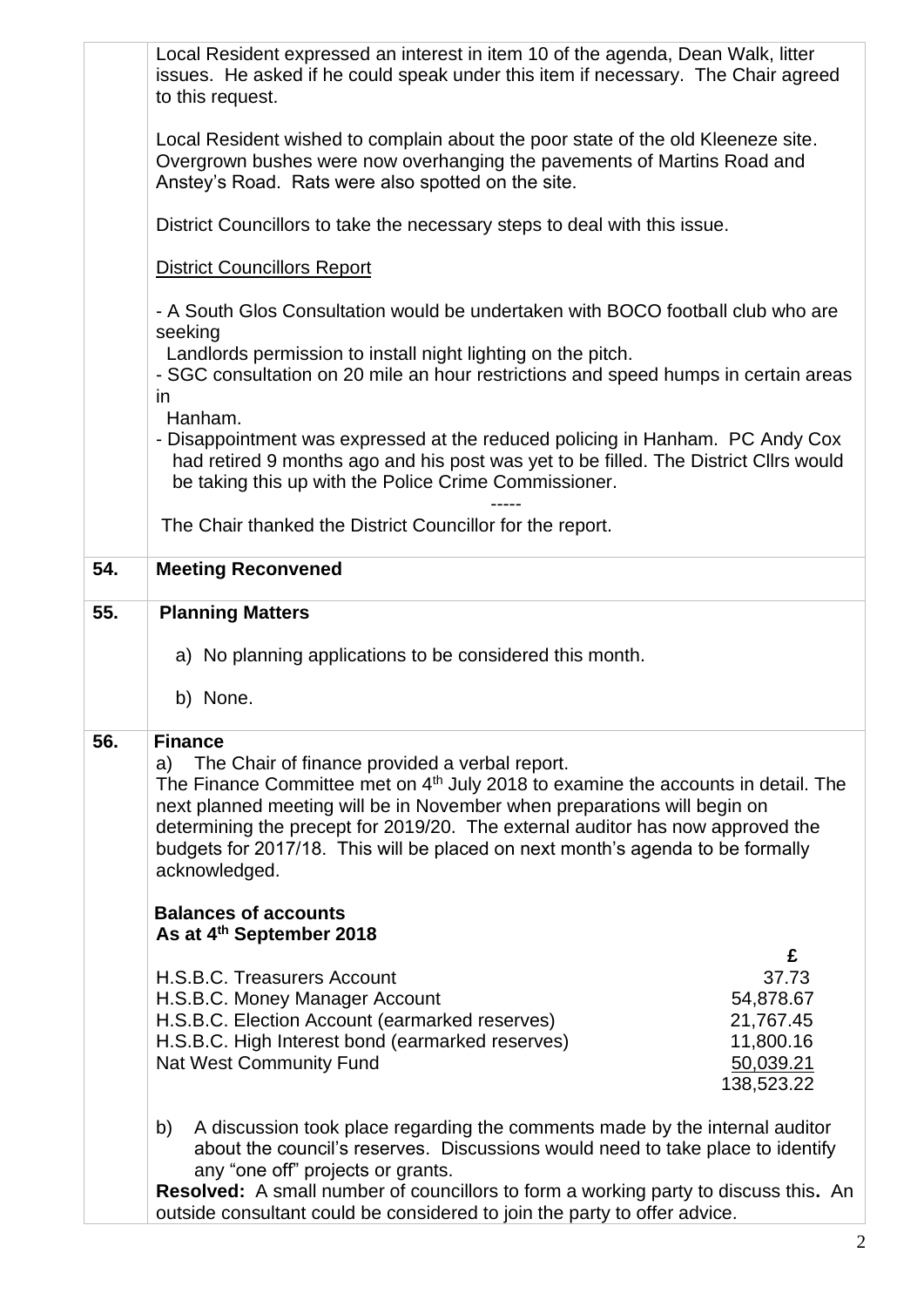|     | Resolved: Cllrs J Bamford, B Langley, H Goddard and I Richardson to form the<br>party.                                                                                                                                                                                                                                                                                                                                                                                                                                                                                                                                                                                                                                                                                                                                                |
|-----|---------------------------------------------------------------------------------------------------------------------------------------------------------------------------------------------------------------------------------------------------------------------------------------------------------------------------------------------------------------------------------------------------------------------------------------------------------------------------------------------------------------------------------------------------------------------------------------------------------------------------------------------------------------------------------------------------------------------------------------------------------------------------------------------------------------------------------------|
|     | Resolved: Payments approved from the schedule provided including verbal<br>$\mathsf{C}$<br>approval for two late invoices. PKF Littlejohn - External Audit Fees, £360.00<br>and Apre Surfacing Ltd, Cleaning of bus shelter, £36.00.                                                                                                                                                                                                                                                                                                                                                                                                                                                                                                                                                                                                  |
| 57. | <b>Seasonal Planting</b>                                                                                                                                                                                                                                                                                                                                                                                                                                                                                                                                                                                                                                                                                                                                                                                                              |
|     | The Clerk reported that Alison Brown, Landscape Architect from SGC had sent an<br>email asking if the parish council would like to consider changing the planting regime<br>on the roundabout of Memorial Road/Hanham High Street from seasonal bedding to<br>perennial shrubs. Alison had also raised concerns about a hose being trailed across<br>the road from the bowser to water the plants. Alison offered to visit the parish<br>council should they so wish. Councillors noted that some residents had commented<br>on the wonderful colour on the roundabout from the seasonal planting and were of<br>the opinion that this could not be replicated by shrubs. Questions were raised as to<br>why hosepipes were being trailed across the main road when there was a water tap<br>on the roundabout for watering purposes. |
|     | <b>Resolved:</b> Offer of a visit declined. The parish council wish to continue with the<br>existing arrangements. Clerk to advise of the water supply on the roundabout.                                                                                                                                                                                                                                                                                                                                                                                                                                                                                                                                                                                                                                                             |
| 58. | Dean Walk, Panoramic View                                                                                                                                                                                                                                                                                                                                                                                                                                                                                                                                                                                                                                                                                                                                                                                                             |
|     | Councillors discussed the litter problems with a local resident. This location was<br>enjoyed by many visitors however there was no provision for the disposal of litter.<br>This was being left by the small dog bin. The parish council was asked if this could<br>be replaced by a larger litter bin. Councillors discussed the issue and were of the<br>opinion that South Glos Council should fund this.<br><b>Resolved:</b> Clerk to contact Alison Richards at SGC asking for the removal of the<br>small dog bin with a replacement of a larger litter bin that would also take dog waste.                                                                                                                                                                                                                                    |
| 59. | <b>Parish Defibrillator</b>                                                                                                                                                                                                                                                                                                                                                                                                                                                                                                                                                                                                                                                                                                                                                                                                           |
|     | The Clerk explained that during the summer recess AED locator had written to all<br>parish clerks saying that they could no longer provide a free support service. They<br>wished to make an annual charge to provide governance support to the appointed<br>guardians of the local defibrillators. This was supposed to cover costs for a new App<br>they were constructing as part of a safeguard checking system. It was disappointing<br>that only a month's notice had been provided as a lot of parish councils were on a<br>summer recess and this could not be brought to the attention of full council.                                                                                                                                                                                                                      |
|     | Hanham and Hanham Abbots Parish Council had approached Community Heartbeat<br>Trust who was willing to provide ongoing support at no cost. This was a registered<br>charity that relied on donations and councillors wished to make a financial<br>contribution.<br><b>Resolved:</b> Hanham Parish Council to provide a one off donation of £50.00 to<br><b>Community Heartbeat Trust.</b>                                                                                                                                                                                                                                                                                                                                                                                                                                            |
| 60. | <b>Matters Arising from Previous Meetings</b>                                                                                                                                                                                                                                                                                                                                                                                                                                                                                                                                                                                                                                                                                                                                                                                         |
|     | Data Protection Officer – Government amendment to the GDPR Bill ongoing.<br>a)                                                                                                                                                                                                                                                                                                                                                                                                                                                                                                                                                                                                                                                                                                                                                        |